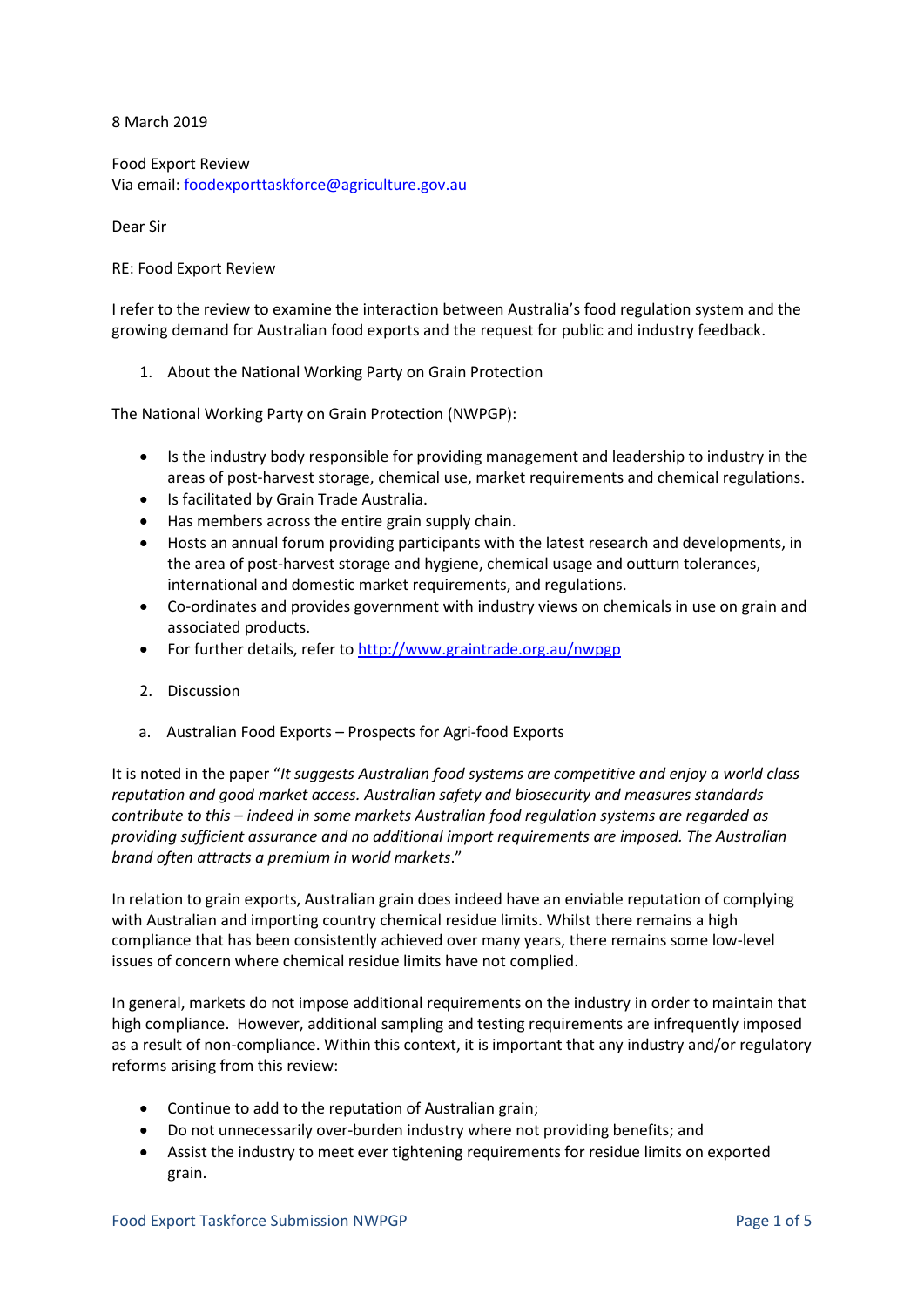b. Australian Food Exports – The global trading environment

It is noted in the paper "*Increasingly Australia's food exports are facing more complex importing country requirements and expectations. Chief among these are sanitary and phytosanitary (SPS) measures. These measures are often imposed to meet legitimate public policy concerns relating to biosecurity and food safety standards*".

It is rare that a market relaxes an existing maximum residue limit (MRL) for a particular chemical / commodity situation. More frequently, MRLs are decreased due to a range of factors which may or may not be related to food safety per se. These changes are often outside of the Australian industry's control. Despite the ability for Australia to provide a submission seeking a higher MRL based on sound scientific justification, at times this has little impact.

Of most concern to the industry is where:

- Markets are continually decreasing MRLs for non-safety reasons (i.e., public perceptions etc.); or
- An MRL does not exist. In this case the lack of an MRL (or a suitable default policy) may mean a nil tolerance applies.
- Market MRLs that apply are unclear. Transparency of regulations is a key element of international agreements and industry remains frustrated this is not always complied with.

Industry works closely with the relevant Australian government departments to address these concerns. We are also aware of the excellent work the Australian Government does regionally and internationally to pursue overseas country adoption of relevant international protocols. There remains further opportunity for the Australian Government, with industry in partnership, to pursue overseas countries to adopt and implement international agreements related to SPS measures. Thus ensuring a more valid and fairer trading environment in relation to MRLs that apply in each country.

Existing Australian government/industry measures are available to respond to importing country requirements where the measures adopted create artificial barriers and additional costs to industry, over and above those required under international agreements. For example, where a market requires fumigation in Australia at specific rates (sometimes in excess of that legally allowed in Australia or required to control the quarantine pest). At times success in removing these regulations is achieved, at other times, these efforts are unsuccessful.

In general in almost all situations there remains significant opportunity for adequate resources to be allocated from the government to assist industry to liaise with overseas countries (regulators and industry) to reduce these overly burdensome requirements. In most cases the cost benefits for industry are significant, yet it appears on some occasions sufficient Government resources are not allocated to those high priority issues as identified by industry, for many reasons including:

- Other priorities for grain or non-grain commodities
- Lack of resources
- c. Regulation of Food in Australia Agricultural pesticides and veterinary medicines residues

It is noted in the paper "*The object of the food regulatory system is to ensure a high standard of public health protection throughout Australia and New Zealand that translates to a high degree of consumer confidence in the quality and safety of food produced, processed, sold or exported*".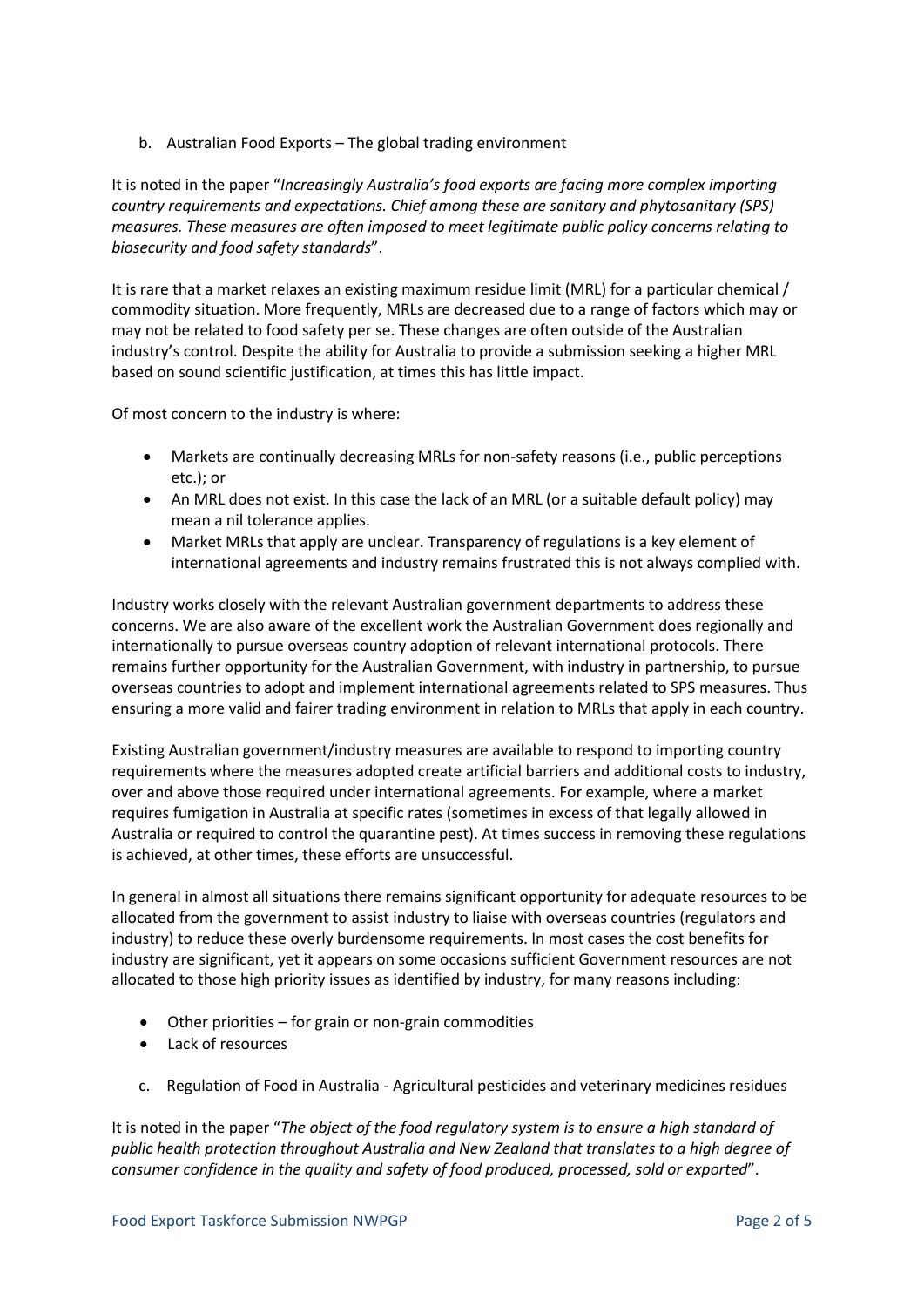The grain industry fully supports that goal and strives to use chemicals and supply grain on the domestic and export markets that complies with that intent. Systems are developed and implemented to assist industry to comply with the Australian regulations and those that apply overseas.

There remains however difficulty in interpreting and implementation of some of the regulations for chemicals within Australia. Specifically:

- The differences in MRLs that are listed by FSANZ (in the Food Code) and APVMA. These arise through differing regulatory measures and while there are some avenues for the differences to be managed in a timely manner, there remains a significant gap in ability via regulation for those differences to be more effectively handled.
- These different MRLs are not adequately managed in terms of industry understanding of the applicability of the MRL on domestic and export grains that apply and the reasons for the differing MRLs. The opportunity exists for reform in this area to further assist industry compliance with those regulations.
- Where chemical residue violations occur and are notified to the relevant authority, traceback investigations occur. Again there is opportunity to further clarify regulations that apply regarding MRLs and the control of use of chemicals (including "*compliance and enforcement*") that apply in each State/Territory. Having different regulations in these jurisdictions is confusing at times and may lead to inappropriate use of chemicals and therefore residues on grain sold as food domestically or at export. Again, the opportunity exists to enhance those regulations while at the same time not unnecessarily restricting access to vital chemicals needed for pest, weed and pathogen control by industry.
- d. Regulation of Food in Australia Response to food incidents and recalls

It is noted in the paper "*There is also a mechanism to report food incidents internationally. FSANZ is Australia's International Food Safety Authority Network (INFOSAN) Emergency Contact Point and DAWR and the Australian Government Department of Health are the INFOSAN Focal Points. While FSANZ notifies the relevant INFOSAN contact point in other countries, DAWR manages the international and reputational implications of a food incident*".

While that may apply to a food safety incident due to a pathogen for example, where a chemical residue issue arises on grain supplied overseas, there is no clear mechanism for a response to be effectively co-ordinated:

- If an instance arises, the exporter may deal with the issue on a commercial basis and the Government may not be advised as there is no legal obligation.
- The Australian government may not be advised unless there is a formal government to government agreement.

It is noted the National Residue Survey is available to industry to support the integrity of Australian grain. While that program is a valuable tool to industry, it does not have the necessary "powers" to intervene as required when residues are detected on a cargo in transit where the importing country MRL is exceeded and the reputation of Australian grain may be at risk if the shipment continues to that destination. Discussion on possible solutions in these circumstances is required to ensure that the reputation of Australian grain is maintained and not jeopardised.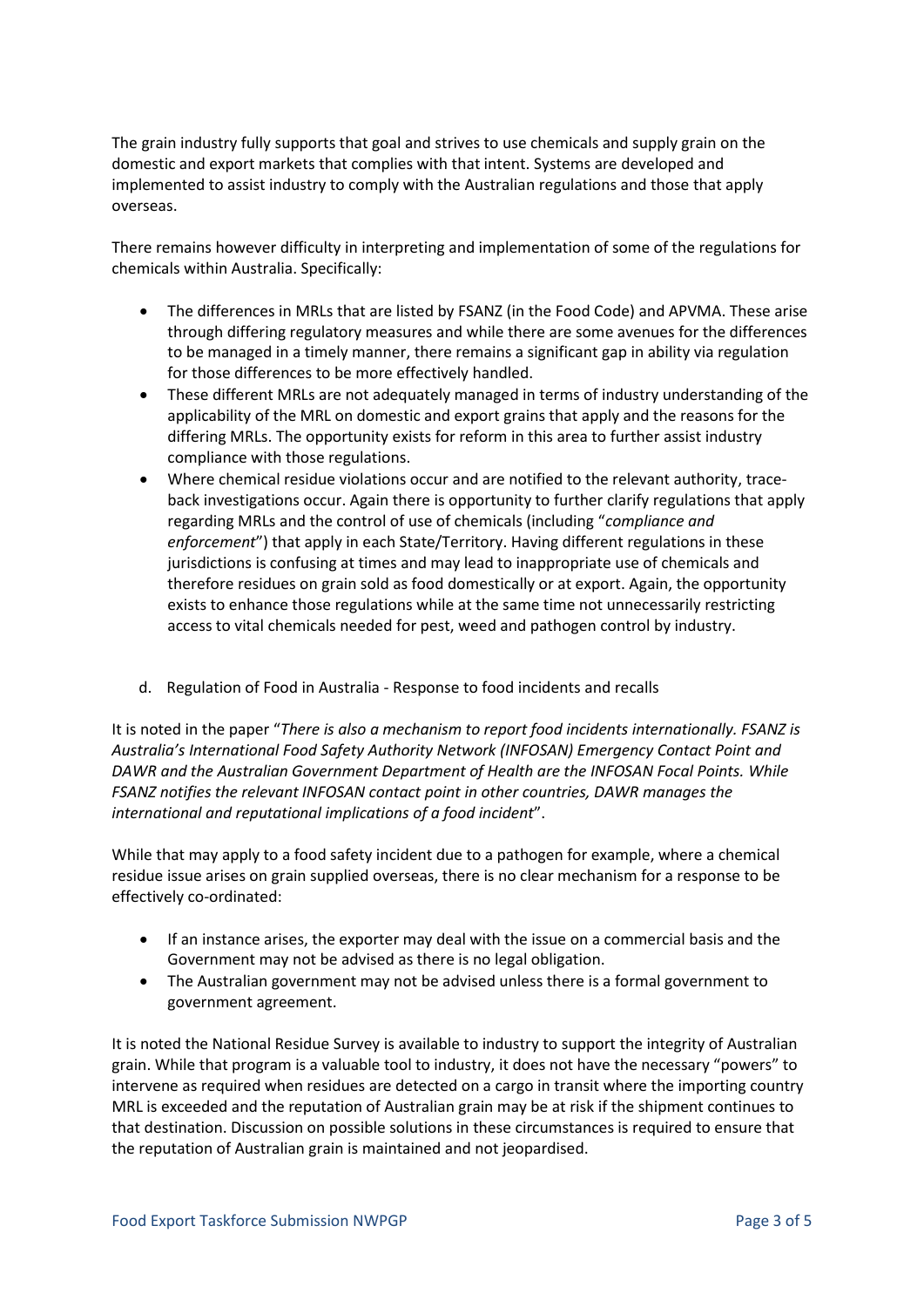## e. Emerging Issues and Challenges

It is noted in the paper "*Technological advances in food testing are allowing for a wide range of food characteristics to be examined. Examples include DNA testing and the ability for technologies to detect chemicals at lower levels than before*". This is an ever increasing trend in markets and will continually place Australian grain at risk of violating a market requirement in instances described previously such as a missing MRL or where the market has a very low MRL. Contamination through the supply chain (even though label directions have been followed) may inadvertently occur, detected by the new technology capable of detecting low levels of a chemical (i.e., parts per billion). Continued effort is required to educate overseas markets on the trade implications of these instances where regulations are not adequate and there is a real risk of rejected cargoes, despite the residue level not being a food safety issue.

The grain industry in relation to chemical use supports the statement that "*Australia has strong traceability systems in place for many of its agricultural products*". For this reason the grain industry is working with the Department to ensure that any Traceability system developed supports and enhances the existing system and Australia's reputation, is cost effective, adds benefit and is not unnecessarily burdensome on industry.

To ensure that industry and government work in partnership on development of tools such as the Traceability system and other measures, it is important that government has a clear understanding of industry needs. Conversely industry must have an understanding of the regulatory obligations and direction the Australian government is required to undertake to meet its international obligations.

There is a history of development of "packages of promotional material" with best intentions, only for that material to not be used to maximum benefit and at worse, left unused. To ensure maximise use of somewhat limited government and industry resources and to ensure such tools are produced to the benefit of all parties, the opportunity exists for closer co-operation and discussion with industry at all levels of Government, both Federally and at the State level.

## f. Summary

The Australian grain industry welcomes the review and provides the above comments in relation to chemical residues on grain. In summary these include:

- Any reforms must add value and improve the reputation of the Australian industry
- Further industry/government partnership arrangements to assist adoption of best practice regulations by importing countries
- Review of resources to consider regulatory issues and potential submissions of high priority that reduce the cost burden on industry
- Review of relevant State and Federal regulations relating to chemical use and MRLs to improve industry understanding and harmonise where appropriate, potentially leading to greater compliance
- Review of enforcement powers of government relating to MRL breaches
- Development and ongoing review of advocacy material to promote Australia's reputation